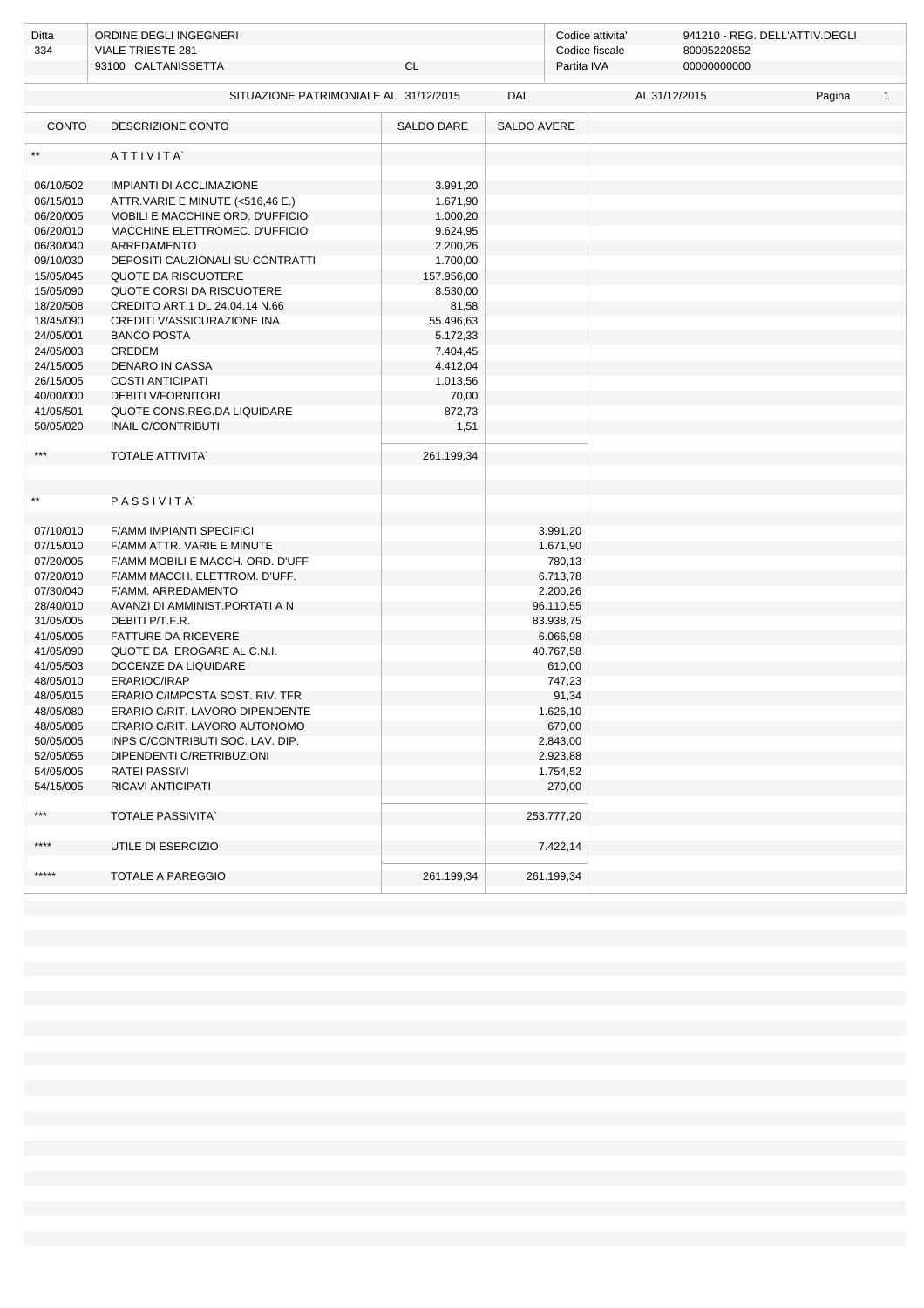| Ditta                  | ORDINE DEGLI INGEGNERI                                                    |                       |                    | Codice attivita'<br>941210 - REG. DELL'ATTIV.DEGLI |               |        |                |  |  |
|------------------------|---------------------------------------------------------------------------|-----------------------|--------------------|----------------------------------------------------|---------------|--------|----------------|--|--|
| 334                    | <b>VIALE TRIESTE 281</b>                                                  |                       |                    | Codice fiscale                                     |               |        |                |  |  |
|                        | 93100 CALTANISSETTA                                                       | <b>CL</b>             |                    | Partita IVA                                        | 00000000000   |        |                |  |  |
|                        | SITUAZIONE ECONOMICA AL 31/12/2015                                        |                       | <b>DAL</b>         |                                                    | AL 31/12/2015 | Pagina | $\overline{2}$ |  |  |
| <b>CONTO</b>           | DESCRIZIONE CONTO                                                         | <b>SALDO DARE</b>     | <b>SALDO AVERE</b> |                                                    |               |        |                |  |  |
|                        | COSTI, SPESE E PERDITE                                                    |                       |                    |                                                    |               |        |                |  |  |
| 64/15/020              | CONTR.C.N.I. ANNO IN CORSO                                                | 24.750,00             |                    |                                                    |               |        |                |  |  |
| 64/15/025              | CONTR. CONSULTA REG.LE                                                    | 2.480,00              |                    |                                                    |               |        |                |  |  |
| 66/30/005              | <b>MATERIALE DI PULIZIA</b>                                               | 51,50                 |                    |                                                    |               |        |                |  |  |
| 66/30/015              | SPESE X TORNEI DI CALCIO                                                  | 400,00                |                    |                                                    |               |        |                |  |  |
| 66/30/025              | CANCELLERIA                                                               | 291,51                |                    |                                                    |               |        |                |  |  |
| 66/30/030              | MATERIALE DIDATTICO X CORSI                                               | 2.593,94              |                    |                                                    |               |        |                |  |  |
| 66/30/045<br>66/30/060 | SPESE PER NECROLOGI E COR. FUN<br>ACQUISTI BENI COSTO UNIT.<516,46        | 211,73<br>789,60      |                    |                                                    |               |        |                |  |  |
| 66/30/480              | ALTRI ACQ.DIRETT.AFFER.ATTIVITA'                                          | 287,70                |                    |                                                    |               |        |                |  |  |
| 68/05/025              | <b>ENERGIA ELETTRICA</b>                                                  | 1.156,59              |                    |                                                    |               |        |                |  |  |
| 68/05/040              | <b>GAS RISCALDAMENTO</b>                                                  | 326,78                |                    |                                                    |               |        |                |  |  |
| 68/05/045              | <b>ACQUA</b>                                                              | 274,45                |                    |                                                    |               |        |                |  |  |
| 68/05/050              | SPESE CONDOMINIALI                                                        | 360,00                |                    |                                                    |               |        |                |  |  |
| 68/05/055              | MANUT.E RIPARAZ.BENI PROPRI 5%                                            | 110,00                |                    |                                                    |               |        |                |  |  |
| 68/05/125              | ASSICURAZ. NON OBBLIGATORIE                                               | 2.750,52              |                    |                                                    |               |        |                |  |  |
| 68/05/132<br>68/05/190 | SERVIZI DI PULIZIA<br>COMP.PER DOCENZE                                    | 2.400,00<br>5.460,00  |                    |                                                    |               |        |                |  |  |
| 68/05/261              | COMP.PROF. ATTINENTI ATTIVITA'                                            | 1.044,08              |                    |                                                    |               |        |                |  |  |
| 68/05/300              | RIMBORSI SPESE PRESIDENTE                                                 | 1.085,32              |                    |                                                    |               |        |                |  |  |
| 68/05/315              | SPESE PER CONG.REG.LI E NAZ.LI                                            | 9.250,00              |                    |                                                    |               |        |                |  |  |
| 68/05/320              | SPESE TELEFONICHE                                                         | 363,06                |                    |                                                    |               |        |                |  |  |
| 68/05/330              | SPESE POSTALI E DI AFFRANCATURA                                           | 298,25                |                    |                                                    |               |        |                |  |  |
| 68/05/341              | PASTI/SOGGIORNI-SPESE DI RAPPRES                                          | 703,88                |                    |                                                    |               |        |                |  |  |
| 68/05/346              | SPESE VIAG.ED ALL.REL.AI CONGR                                            | 2.102,77              |                    |                                                    |               |        |                |  |  |
| 68/05/360<br>68/05/370 | SPESE PER ORGAN.E TENUTA CORSI<br><b>ONERI BANCARI</b>                    | 2.026,90<br>561,94    |                    |                                                    |               |        |                |  |  |
| 68/05/380              | ONERI SU DEP.POSTALI                                                      | 281,30                |                    |                                                    |               |        |                |  |  |
| 68/05/386              | TEN.PAGHE,CONT.,DICH.DA LAV.AUT.                                          | 3.806,40              |                    |                                                    |               |        |                |  |  |
| 68/05/490              | ALTRI SERVIZI DEDUCIBILI                                                  | 136,32                |                    |                                                    |               |        |                |  |  |
| 68/05/491              | ALTRI SERVIZI INDEDUCIBILI                                                | 1.161,01              |                    |                                                    |               |        |                |  |  |
| 68/05/501              | RIMB.X CORSI E CONVEGNI                                                   | 437,75                |                    |                                                    |               |        |                |  |  |
| 68/05/504              | RIMB.SPESE TRASF.X RIUN.CONSUL                                            | 2.402,34              |                    |                                                    |               |        |                |  |  |
| 70/05/010              | FITTI PASSIVI (BENI IMMOBILI)                                             | 10.427,12             |                    |                                                    |               |        |                |  |  |
| 70/05/101<br>72/05/010 | NOLEGGIO DEDUCIBILE<br>SALARI E STIPENDI                                  | 1.490,84<br>54.985,12 |                    |                                                    |               |        |                |  |  |
| 72/15/005              | <b>ONERI SOCIALI INPS</b>                                                 | 13.869,73             |                    |                                                    |               |        |                |  |  |
| 72/15/025              | <b>ONERI SOCIALI INAIL</b>                                                | 184,43                |                    |                                                    |               |        |                |  |  |
| 72/20/005              | <b>TFR</b>                                                                | 4.739,62              |                    |                                                    |               |        |                |  |  |
| 75/10/010              | AMM.TO ORD. IMP. SPEC.                                                    | 99,78                 |                    |                                                    |               |        |                |  |  |
| 75/20/005              | AMM.TO ORD.MOB.E MAC.ORD.UF.                                              | 120,02                |                    |                                                    |               |        |                |  |  |
| 75/20/010              | AMM.TO ORD.MAC.ELETTROM.UF.                                               | 1.382,79              |                    |                                                    |               |        |                |  |  |
| 75/20/011<br>75/30/040 | AMM.TO ORD.MAC.ELETTR.UF.INDED.<br>AMM.TO ORD.ARREDAMENTO                 | 26,28<br>55,00        |                    |                                                    |               |        |                |  |  |
| 84/05/005              | <b>IMPOSTA DI BOLLO</b>                                                   | 25,03                 |                    |                                                    |               |        |                |  |  |
| 84/05/013              | <b>TASI</b>                                                               | 57,38                 |                    |                                                    |               |        |                |  |  |
| 84/05/020              | <b>IMPOSTA DI REGISTRO</b>                                                | 20,25                 |                    |                                                    |               |        |                |  |  |
| 84/05/100              | <b>IMPOSTE E TASSE INDEDUCIBILI</b>                                       | 476,16                |                    |                                                    |               |        |                |  |  |
| 84/10/050              | SOPRAVVENIENZ. PASSIVE ORD.DED.                                           | 1.435,00              |                    |                                                    |               |        |                |  |  |
| 84/10/090              | ABBUONI/ARROTONDAMENTI PASSIVI                                            | 3,83                  |                    |                                                    |               |        |                |  |  |
| 88/20/010<br>88/20/046 | INT.PASS.SUI DEB.V/BAN.DI CR.ORD<br><b>INTERESSI PASSIVI INDEDUCIBILI</b> | 29,42<br>16,70        |                    |                                                    |               |        |                |  |  |
| 96/05/005              | IRAP DELL'ESERCIZIO LAV.OCC.                                              | 464,10                |                    |                                                    |               |        |                |  |  |
| 96/05/010              | IRAP DELL'ESERCIZIO                                                       | 4.593,08              |                    |                                                    |               |        |                |  |  |
|                        |                                                                           |                       |                    |                                                    |               |        |                |  |  |
| ***                    | <b>TOTALE COSTI</b>                                                       | 164.857,32            |                    |                                                    |               |        |                |  |  |
|                        |                                                                           |                       |                    |                                                    |               |        |                |  |  |
| $\star\star$           |                                                                           |                       |                    |                                                    |               |        |                |  |  |
|                        | <b>RICAVI E PROFITTI</b>                                                  |                       |                    |                                                    |               |        |                |  |  |
| 58/05/015              | PROVENTI VARI                                                             |                       |                    | 815,00                                             |               |        |                |  |  |
| 58/05/100              | <b>CONTR.PER PEC</b>                                                      |                       |                    | 60,00                                              |               |        |                |  |  |
| 58/05/125              | <b>QUOTA PART.GIORNATA STUDIO</b>                                         |                       |                    | 1.360,00                                           |               |        |                |  |  |
| 58/05/130              | <b>CORSO RSPP E ATMCO</b>                                                 |                       |                    | 220,00                                             |               |        |                |  |  |
| 58/05/135              | CONVIVIALE ING.                                                           |                       |                    | 570,00                                             |               |        |                |  |  |
| 58/05/200              | QUOTE ANNO IN CORSO                                                       |                       | 148.800,00         |                                                    |               |        |                |  |  |
| 58/05/490<br>58/05/503 | <b>ISCR.VISITA CANTIERE</b><br><b>CORSO SICUREZZA</b>                     |                       |                    | 220,00<br>3.890,00                                 |               |        |                |  |  |
| 58/10/200              | <b>VIDIMAZIONE PARCELLE</b>                                               |                       |                    | 7.167,00                                           |               |        |                |  |  |
|                        |                                                                           |                       |                    |                                                    |               |        |                |  |  |
|                        |                                                                           |                       |                    |                                                    |               |        |                |  |  |